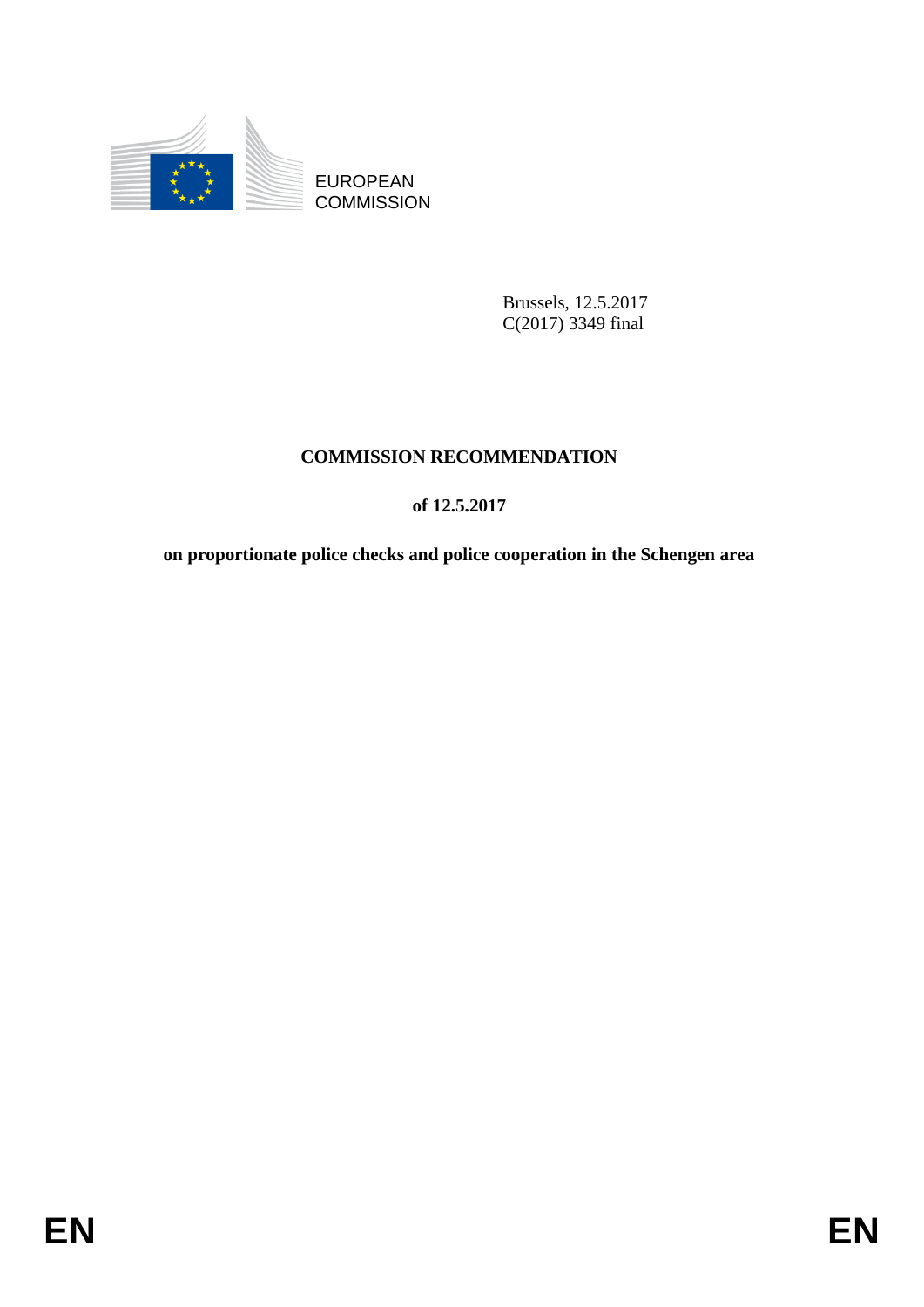## **COMMISSION RECOMMENDATION**

# **of 12.5.2017**

# **on proportionate police checks and police cooperation in the Schengen area**

## THE EUROPEAN COMMISSION,

Having regard to the Treaty on the Functioning of the European Union, and in particular Article 292 thereof,

#### Whereas:

- (1) In an area without controls at internal borders, it is necessary to have a common response to cross-border threats affecting the public policy or internal security of that area. The proper functioning of such an area relies not only on the uniform application of the Union acquis, but also on the use of national competences with regard to the maintenance of law and order and the safeguarding of internal security in line with the objectives of Schengen acquis. For the proper functioning of the Schengen area, it is important to consider not only how the Member States manage their external borders, but also how they exercise their police powers, across their entire territory as well as in the border areas.
- (2) In 2012, the Commission issued Guidelines for Member States concerning police measures in the internal border zones accompanying the First Bi-annual report on the functioning of the Schengen area.<sup>1</sup> Based on the experience of the last three years, those guidelines should be reviewed. This Recommendation serves that purpose. This Recommendation builds upon the 'lessons learnt' over the last three years in addressing threats to public policy or internal security and good practice in exercising police powers and cross-border police cooperation, relevant case-law on the police checks, Schengen evaluations conducted so far in the field of police cooperation and new possibilities resulting from technological developments.
- (3) In accordance with Regulation (EU) 2016/399 of the European Parliament and of the Council<sup>2</sup>, the absence of border controls at internal borders does not affect the exercise of police powers by competent authorities of the Member States under national law, insofar as the exercise of those powers does not have an effect equivalent to border checks. The exercise of police powers should not, in particular, be considered equivalent to the exercise of border checks when the police measures do not have border control as an objective, are based on general police information or experience regarding possible threats to public security and aim, in particular, to combat crossborder crime, are devised and executed in a manner clearly distinct from systematic checks on persons at the external borders, and are carried out on the basis of spot-

 $\mathbf{1}$ <sup>1</sup> COM(2012)230, Report covering period 1 November 2011 - 30 April 2012.

<http://eur-lex.europa.eu/LexUriServ/LexUriServ.do?uri=COM:2012:0230:FIN:EN:PDF>

<sup>&</sup>lt;sup>2</sup> Regulation (EU) 2016/399 of the European Parliament and of the Council of 9 March 2016 on a Union Code on the rules governing the movement of persons across borders (Schengen Borders Code) (OJ L 77, 23.3.2016, p. 1).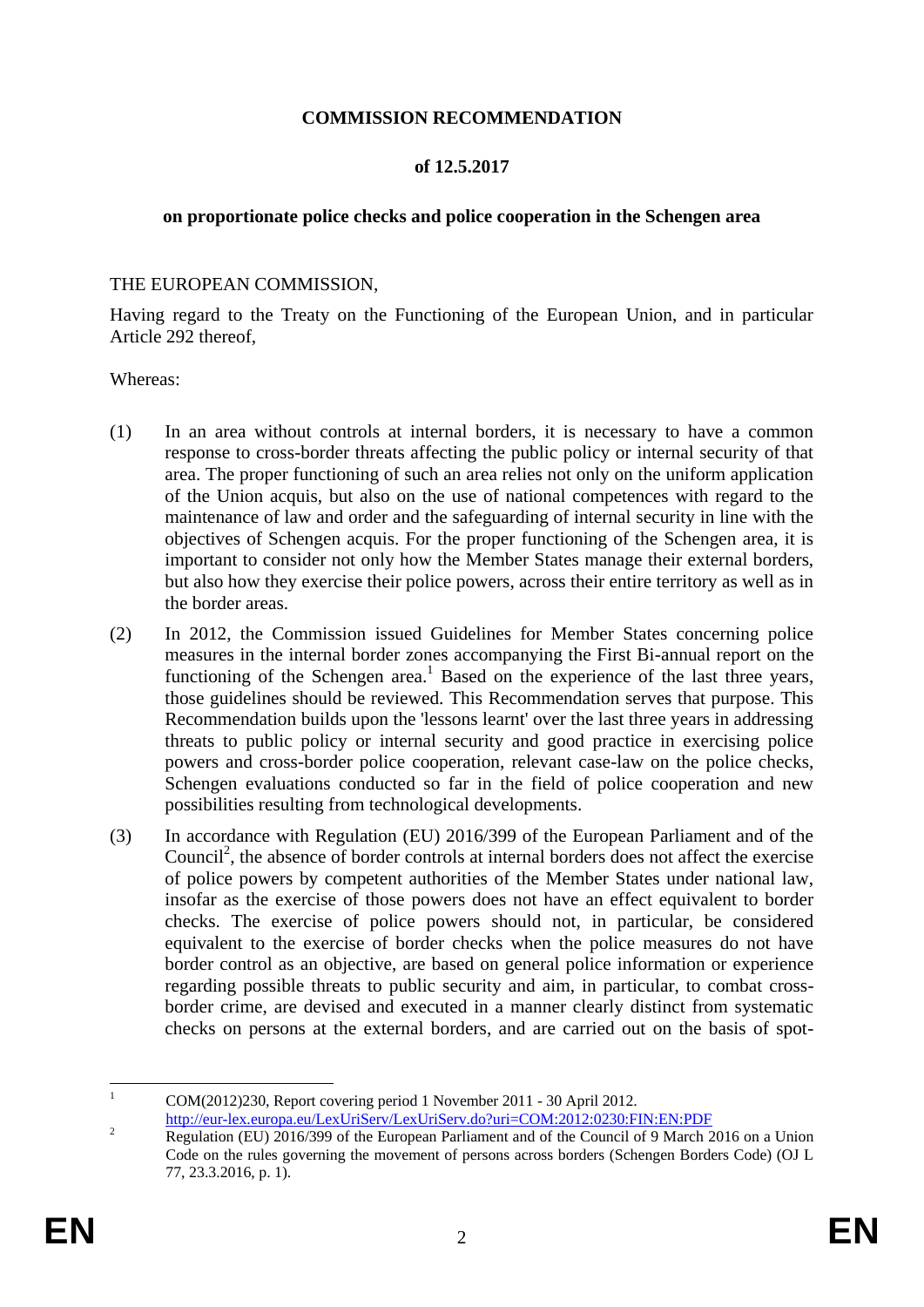checks. In light of the judgement of the Court of Justice in the Adil case<sup>3</sup>, this is neither a cumulative nor an exhaustive list of criteria, meaning that these criteria should not be considered as prescribing the only set of possible police measures in border areas.<sup>4</sup>

- (4) The provisions of Article 23 of Regulation (EU) 2016/399 and the wording of Article 72 of the Treaty on the Functioning of the European Union confirm that the abolition of internal border controls has not affected the prerogatives of the Member States with regard to the maintenance of law and order and the safeguarding of internal security.
- (5) Police powers applicable across the territory of a Member State are compatible with Union law. Accordingly, Member States may carry out police checks also in the border areas, including internal border areas, in the context of the police powers that exist under national law applicable to the entire territory.
- (6) In the current circumstances of threats related to public policy or internal security from terrorism and other serious cross-border crime and risks of secondary movements of persons who have irregularly crossed the external borders, the intensification of police checks in the entire territory of Member States, including in border areas and the carrying-out of police checks along the main transport routes such as motorways and railways, may be considered necessary and justified. The decision on such checks, their location and intensity remains fully in the hands of the Member States and should always be proportionate to the identified threats. Such checks may prove more efficient than internal border controls, notably as they are more flexible than static border controls at specific border crossing points and can be adapted more easily to evolving risks.
- (7) Border areas may have specific risks as regards cross-border crime and may also be more exposed to certain offences committed throughout the entire territory such as burglaries, vehicle theft, drugs trafficking, unauthorised secondary movement of thirdcountry nationals, migrant smuggling or trafficking in human beings. The risks of breaches of the rules on the legality of residence within the territory might be also higher in border areas. Taking account of those risks, Member States may decide to carry out and intensify police checks in border areas, which are adapted to the specific risks of border areas, as long as those measures do not have an effect equivalent to border checks.
- (8) Modern technologies to monitor traffic flows, notably on motorways and other important roads determined by the Member States, can be instrumental in addressing threats to public policy or internal security. From that perspective, the use of monitoring and surveillance systems allowing for automatic number plate recognition for law enforcement purposes should therefore be encouraged, subject to the applicable rules concerning camera surveillance, including data protection safeguards. This could help the surveillance of the main European transport corridors, used by considerable numbers of travellers and vehicles to move across the Union, without a disproportionate impact to the traffic flow.
- (9) It is only in cases of police powers under national legislation which are specifically limited to border areas and imply identity checks even without concrete suspicion, that Member States have to provide for a specific framework to ensure that those police checks do not amount to measures equivalent to border controls. While in the Melki

 $\frac{1}{3}$ Judgement of the Court of Justice of 19 July 2012, Adil, ECLI:EU:C:2012:508, C-278/12 PPU.

<sup>4</sup> Judgement Adil, ECLI:EU:C:2012:508, point 65.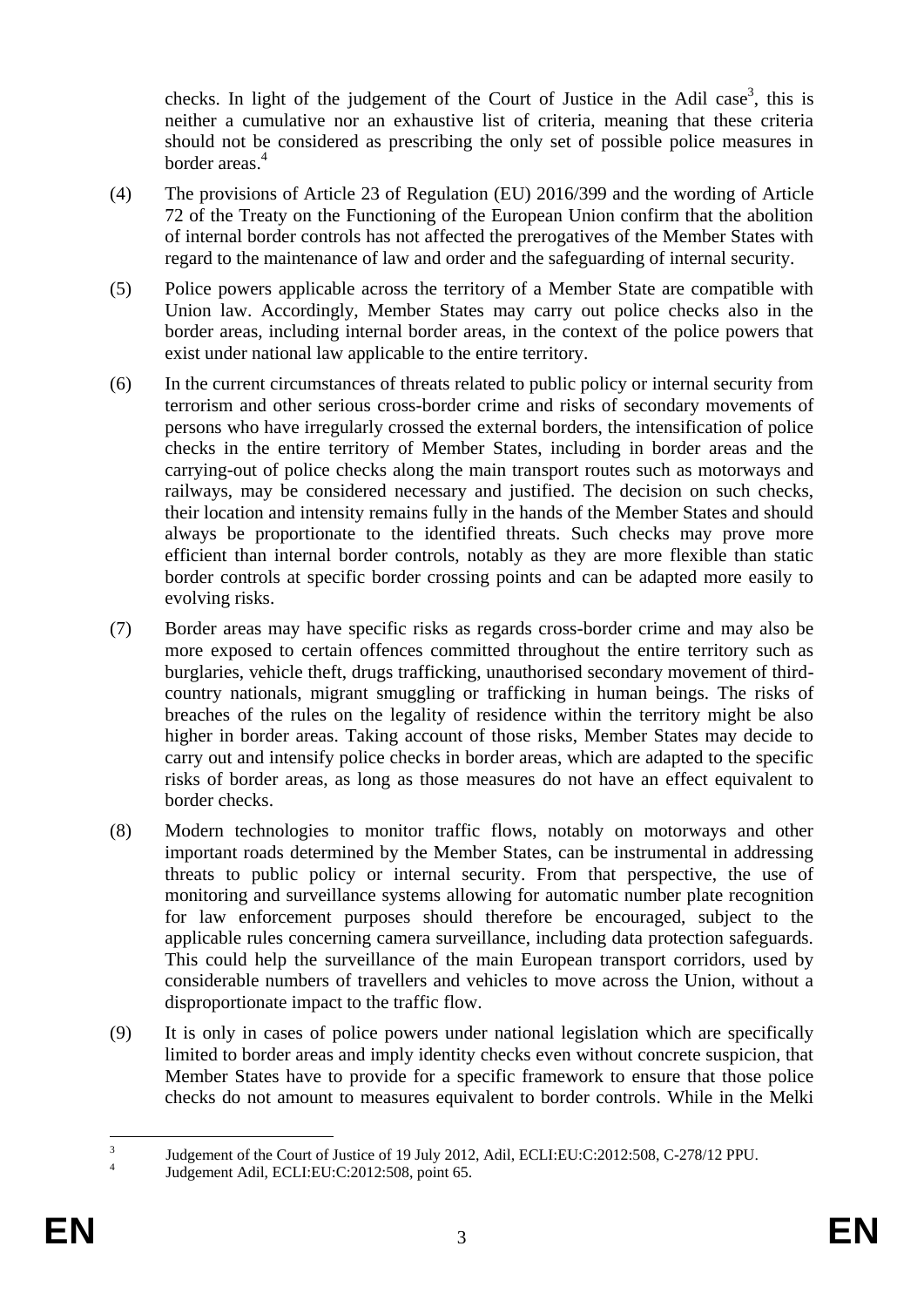judgment<sup>5</sup> the Court of Justice recognised that Member States may establish such specific police powers for internal border areas allowing for enhanced identity checks only in those parts of the territory, it ruled that in those situations, Member States must provide specific provisions in relation to the intensity and frequency of such controls. In addition, if a check does not depend upon the behaviour of the person checked or on specific circumstances or information giving rise to a risk for public policy or internal security, Member States are to provide for the necessary framework to guide its practical application to avoid that such police measures have an effect equivalent to border controls.

- (10) Over the past three years a number of Member States have intensified police checks in the border areas in the context of the increased threats to public policy or internal security (namely, Austria, Belgium, Czech Republic, Germany, Denmark, Netherlands, France, Italy, Slovenia, and Switzerland). Those checks sometimes focused on specific means of transport, for instance, trains, or specific border areas. The use of technological means is also increasing in this context. The Commission has not contested any of those cases. Some of those cases set examples of good practice in addressing persistent, increased threats to public policy or internal security.
- (11) Pursuant to Regulation (EU) 2016/399, the temporary reintroduction of border controls may be used only in exceptional circumstances, as a last resort measure. In this context Council Implementing Decision (EU) 2017/246<sup>6</sup> explicitly encouraged the Member States to assess whether police checks would not achieve the same results as temporary internal border controls, before introducing or prolonging such controls.
- (12) While in some circumstances it may be clear from the outset that police checks alone are not sufficient to address the identified threats to public policy or internal security (for example, searching for specific suspects following a terrorist attack), in other cases, similar objectives as those of reintroduced border controls may be pursued by means of enhanced police checks in border areas. Therefore, on the one hand, the decision on the temporary reintroduction of border controls at internal borders should be in principle preceded by the assessment of other alternative measures. In particular in case of decisions on the temporary reintroduction of border controls at internal borders due to foreseeable events Member States should demonstrate that such assessment has been carried out. On the other hand in specific cases of urgent and serious threats to public policy or internal security at the level of the area without internal border control or at national level, the temporary reintroduction of internal border controls may be necessary immediately.
- (13) This Recommendation encourages Member States to better use their police powers and to give precedence to police checks before deciding on the temporary reintroduction of internal border controls.
- (14) Whichever measures a Member State takes to address a specific threat to its public policy or internal security, it should ensure that the implementation of the measure does not lead to obstacles to the free movement of persons and goods which would not be necessary, justified by and proportionate to those threats to public policy or internal

 $\frac{1}{5}$ Judgment of the Court of Justice of 22 June 2010, Melki and Abdeli, joined cases C-188/10 and C-189/10, ECLI:EU:C:2010:363, points 73 and 74.

<sup>6</sup> Council Implementing Decision (EU) 2017/246 of 7 February 2017 setting out a Recommendation for prolonging temporary internal border control in exceptional circumstances putting the overall functioning of the Schengen area at risk (OJ L 36, 11.2.2017, p. 59).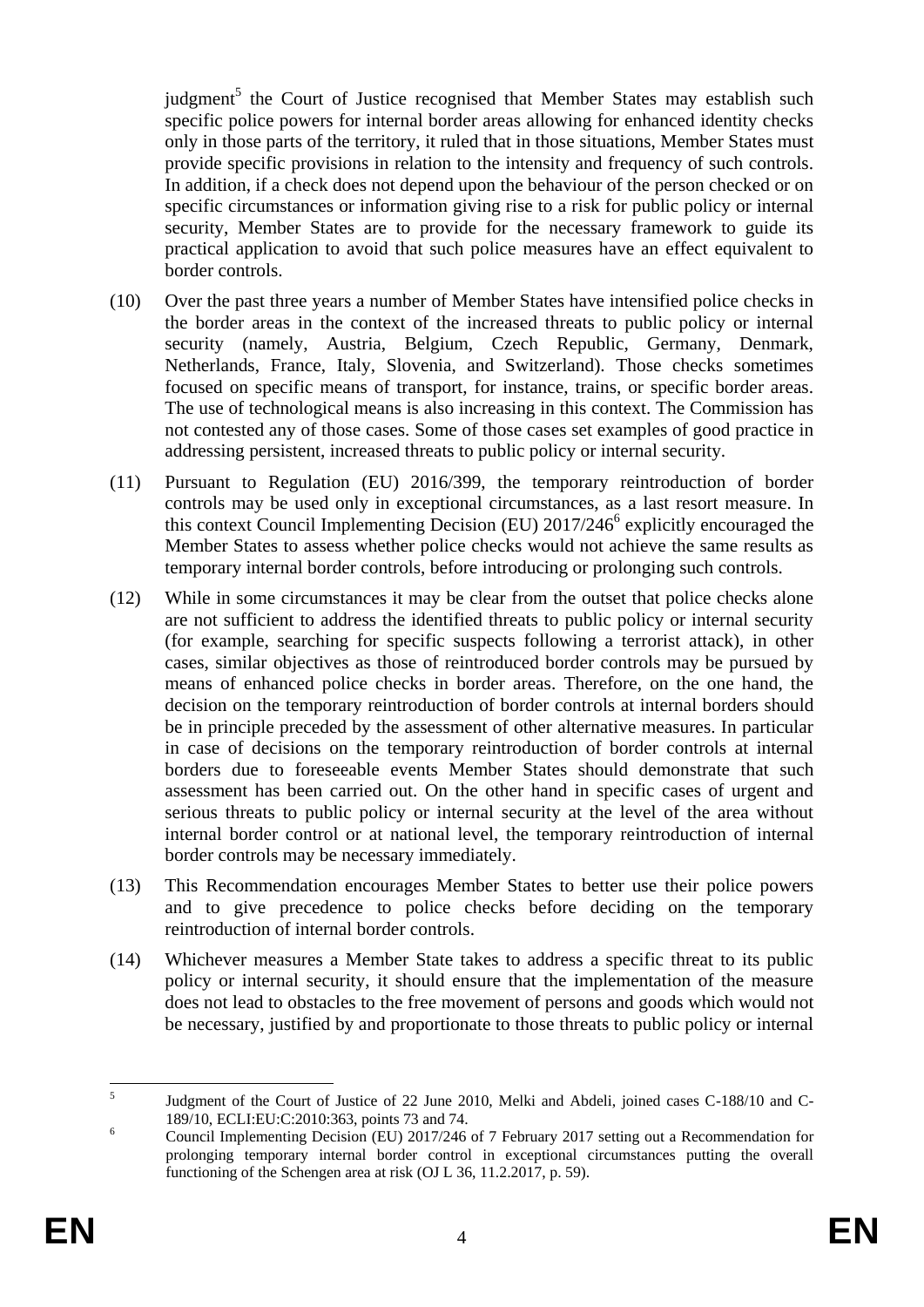security and that it fully respects fundamental rights and in particular the principle of non-discrimination.

- (15) The area without internal border control also relies on the effective and efficient application by the Member States of accompanying measures in the area of crossborder police cooperation. The Schengen evaluations conducted so far in the field of police cooperation have highlighted that even though Member States are generally legally compliant with the Schengen acquis, a number of obstacles hamper the practical use of some of the cross-border police cooperation tools available to Member States. Member States should therefore be encouraged to tackle these obstacles to better address cross-border threats.
- (16) Joint police patrols and other existing tools of operational police cooperation contribute to internal security in the area without internal border controls. Joint patrols on board of cross-border trains e.g. clearly enhance security, by preventing situations where the lack of symmetry in controls undermines the efforts taken on one side of the border only. A number of Member States have established practices which facilitate or allow for joint police operations to take place (for instance, the joint police stations which Germany and Poland have established at their border focussing on joint patrolling and other operations, or the micro-teams established for joint investigations at the Austrian-Czech border, joint train patrols in Austria, Germany, France, Italy, and Hungary, or the recruitment by German police of nationals from other Member States, in particular for patrolling in the border regions). Other Member States should be encouraged to follow these best practices.
- (17) Joint threat analysis and cross-border information exchange between Member States sharing border regions can help in designing efficient police checks to address the identified threats. Such cooperation can cover the risks on specific cross-border traffic routes, as well as specific means of transportation often used in criminal activities, in order to allow for targeted police checks ahead of border areas. Such police checks can provide a joint tool to address the threats to public policy or internal security faced by the Member States concerned. For this reason it is important to encourage Member States to further develop cross-border cooperation.
- (18) To reinforce cross-border police cooperation, Member States may request the support from the Commission in the implementation of this Recommendation. Such support can contribute for instance to facilitate the exchange of best practices among practitioners and decision makers of the Member States and enhance the cooperation between Member States and the relevant agencies (Europol and the European Border and Coast Guard). It can contribute also to further enhance cross-border cooperation structures such as the Police Customs Cooperation Centres. In addition, the Commission will support the updating, based on input from Member States, the 2011 'Schengen catalogue',<sup>7</sup> which identifies, among others, best practices in the field of operational cross-border police cooperation, and the National Fact Sheets of the 'Manual on cross-border operations'.<sup>8</sup>
- (19) As demonstrated by the recent migratory crisis, uncontrolled secondary movements of irregular migrants may pose a serious threat to public policy or internal security. The proper application of the bilateral readmission agreements in accordance with Article

 $\overline{7}$  $\frac{7}{8}$  Council document 15785/3/10 Rev 3.

<sup>8</sup> Council Document 10505/4/09 Rev 4.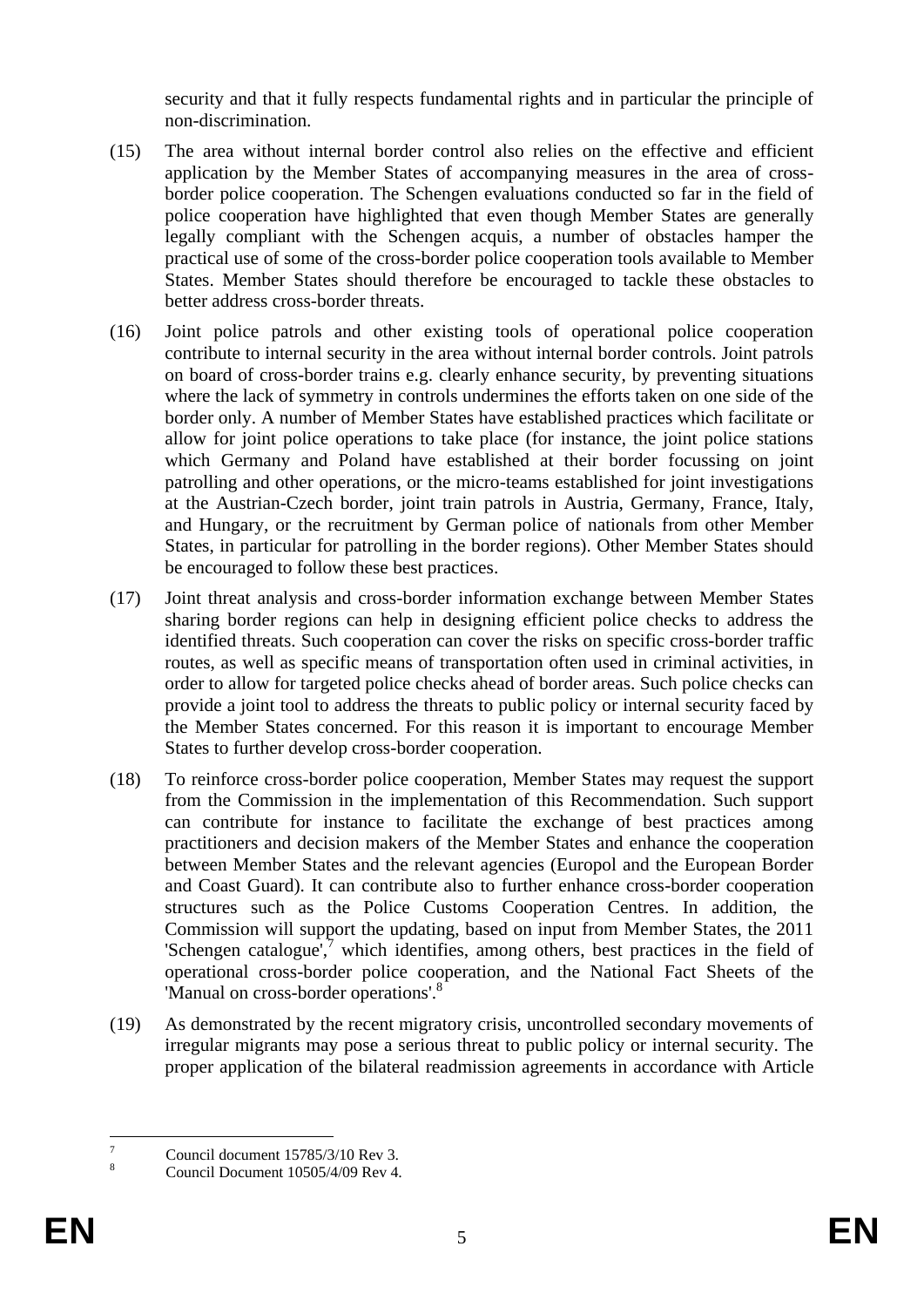$6(3)$  of Directive 2008/115/EC of the European Parliament and of the Council<sup>9</sup>, can be instrumental in addressing secondary movements of illegally staying third-country nationals. The bilateral agreements may also help in achieving similar results as targeted border controls at internal borders in terms of addressing the threats to public policy or internal security, while limiting the impact on the movement of bona fide travellers. It is therefore important that Member States apply the bilateral readmission agreements efficiently while respecting the Commission Recommendation (EU)  $2017/432^{10}$ 

- (20) The Commission considers that this Recommendation needs a reasonable time to be implemented; therefore the Commission recommends that it should be implemented as soon as possible and at the latest within 6 months.
- (21) This Recommendation should be implemented in full respect of fundamental rights.
- (22) This Recommendation should be addressed to all Schengen States bound by Title III of Regulation (EU) 2016/399.

# HAS ADOPTED THIS RECOMMENDATION:

# **More effective use of police checks**

- (1) To adequately remedy the threats to public policy or internal security within the Schengen area, Member States should, where needed and justified in accordance with national law:
	- (a) intensify police checks across the entire territory, including in border areas;
	- (b) carry out police checks on main transport routes, including in border areas;
	- (c) adapt the police checks in border areas on the basis of continuous risk assessment, while ensuring that those police checks do not have border control as an objective;
	- (d) make use of modern technologies in order to monitor vehicles and traffic flows.

# **Giving precedence to police checks in case of a serious threat to internal security or public policy**

(2) Where in a situation of a serious threat to public policy or internal security, Member States consider applying chapter II of Title III of the Regulation (EU) 2016/399, they should first assess whether the situation can be adequately addressed by way of stepping up police checks within the territory, including in border areas.

 $\overline{9}$ Directive 2008/115/EC of the European Parliament and of the Council of 16 December 2008 on common standards and procedures in Member States for returning illegally staying third-country nationals (OJ L 348, 24.12.2008, p. 98).

<sup>&</sup>lt;sup>10</sup> Commission Recommendation (EU) 2017/432 of 7 March 2017 on making returns more effective when implementing the Directive 2008/115/EC of the European Parliament and of the Council (OJ L 66, 11.3.2017, p. 15).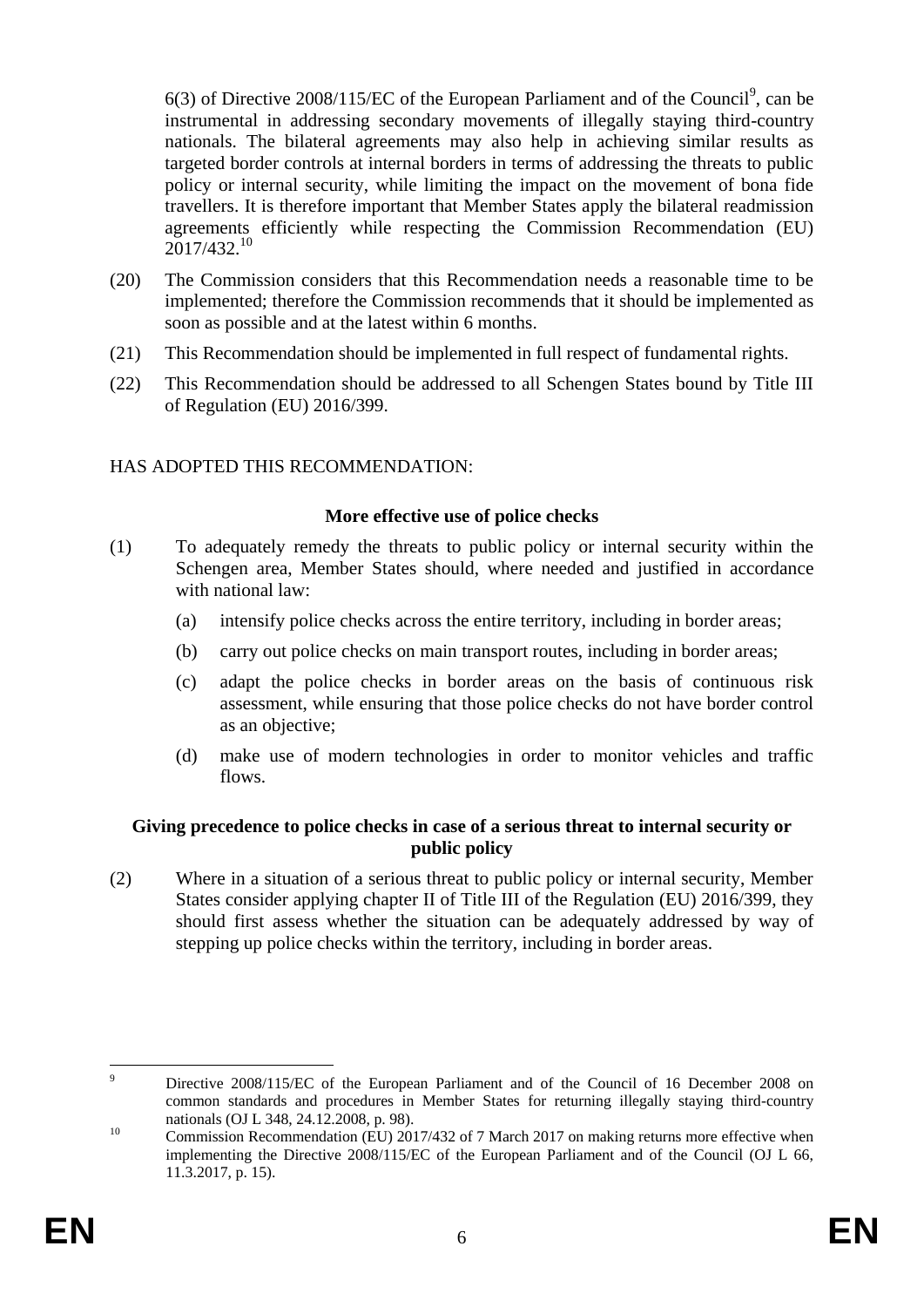#### **Strenghtening cross-border police cooperation**

- (3) To strengthen cross-border police cooperation in addressing threats to public policy or internal security, Member States should:
	- (a) re-assess the extent to which they currently use all available cross-border police operational cooperation tools such as joint patrols, joint operations, joint investigation teams, cross-border hot pursuits, or cross-border surveillances, Police and Customs Cooperation centers;
	- (b) work jointly with their neighbouring Member States to remove legal or operational barriers to the full use of all cross-border operational police cooperation tools;
	- (c) develop and implement, as appropriate, joint threat analysis and cross-border information exchanges with their neighbouring Member States to support joint actions to address threats to public policy or internal security in shared internal border areas, including through coordinated police checks in their internal border areas;
	- (d) assess the need for technical investments to enhance joint operations, notably for surveillance and detection.

## **Effective use of bilateral readmission agreements or arrangements between Member States**

- (4) To ensure that police checks and police cooperation can lead to the effective countering of unauthorised secondary movements where those movements pose a specific threat to public policy or internal security, Member States should:
	- (a) in accordance with Article 6(3) of Directive 2008/115/EC, take back thirdcountry nationals who transited their territory before being apprehended in another Member State, under the provisions of bilateral agreements or arrangements existing on the date of entry into force of that Directive (13 January 2009), in particular among neighbouring Member States;
	- (b) take all necessary measures, including establishing operational practices between competent authorities and facilitating the exchange of information among them, to ensure that procedures under such bilateral agreements or arrangements are finalised swiftly by the Member States concerned, to ensure that the transfer is carried out as soon as possible;